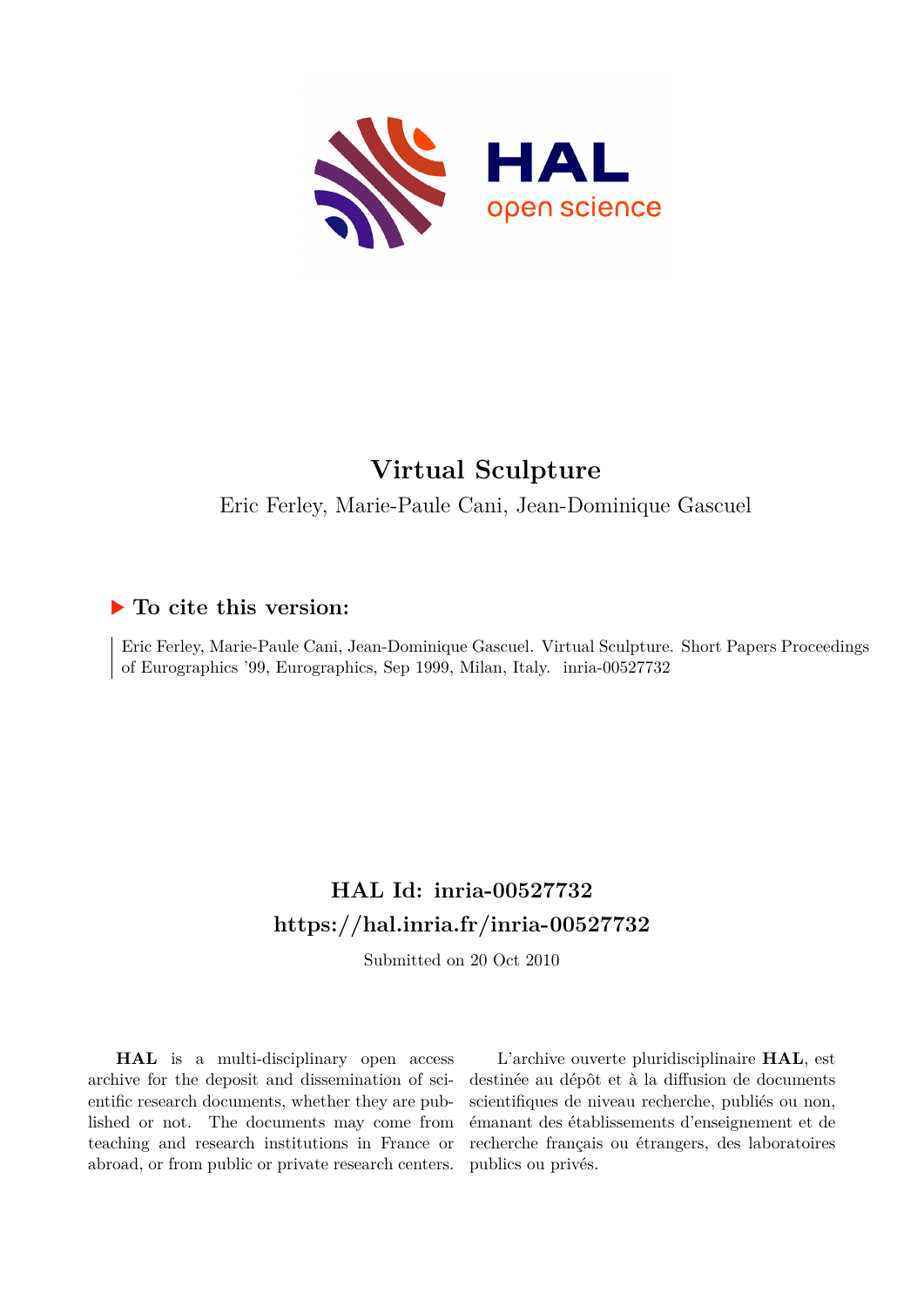### **Virtual Sculpture**

E. Ferley, Marie-Paule Cani and Jean-Dominique Gascuel

iMAGIS/GRAVIR-IMAG, 220 rue de la chimie BP53, 38041 Grenoble Cedex 9, France

#### **Abstract**

*We propose here a sculpture metaphor for rapid shape prototyping. This metaphor makes the underlying surface description transparent for the user, enabling him to focus only on the shape being modeled. Our approach is based on implicit surfaces defined as iso-surfaces over a discrete field.*

#### **1. Introduction**

We are seeking an *intuitive* modeling tool for designers or sculptors creating digital 3D models. A huge amount of work has been done in Computer Graphics to provide an intuitive design metaphor. In practice, there are still a lot of parameters to tune and limitations on the object's topology and geometry due to the underlying mathematical description. The user's attention then focuses on the model decomposition into patches and the continuity relationship between them, rather than on the shape itself.

With this in mind, a *sculpting* approach where a user could deposit material wherever he desires in space, and then iteratively deform, carve or paint it with a tool, without any consideration on its underlying description, seems more adequate to us.

Bill and Lodha3 developed this *sculpting* metaphor using polygonal models. However, the user still had to worry about the mesh representation, since he had to control its resolution, delete some polygons to create holes or possibly handle its reconnections.

A better approach, in our opinion, was initiated by Galyean and Hughes<sup>4</sup>: the object is defined as the iso-surface of a discrete field sampled on a grid. The tool alters the surface by locally modifying the samples values. The surface is then computed using an *incremental marching cubes* algorithm, which means that the marching process is only performed in the modified region. This representation inherits the facilities of implicit surfaces to handle arbitrary topologies. Avila2 and Massie5 added some kinesthetic feedback to similar sculpting systems†.

We consider the grid representation as a major limitation in these approaches as it imposes limits in space to the model extent in addition to its storage cost. Moreover, it seems useless to store a whole cubical-grid if we only want to model a thin shape, such as a branch.

We present here an implementation based on balanced binary search trees to store the volume data only where necessary.

#### **2. Our Sculpting Metaphor**

Figure 1 shows a typical screen snapshot of our application. The user can move each object either with a mouse or with a 3D input device such as the Spacemouse. The tool's color and shape can be modified. The tool's action is selected either by (function) keys, or Spacemouse buttons, or radio button in the interface. Pressing "space" applies the tool.

#### **2.1. Classical tools**

The tool can **create** some material, just as the *toothpaste* described by Galyean4, by cumulating the associated field value into the grid samples. This added material is consequently blended with the (possibly) existing one. The tool can also **remove** some material, either progressively (*softEraser*) or not (*eraser*). Similarly, the tool can alter the color (*softPainter* and *painter*).

c iMAGIS/GRAVIR-IMAG, 1999. Published by the Eurographics Association, ISSN 1017-4656.

<sup>†</sup> The former uses ray-cast rendering which differs from the marching cubes used in the other approaches, but the principle is the same.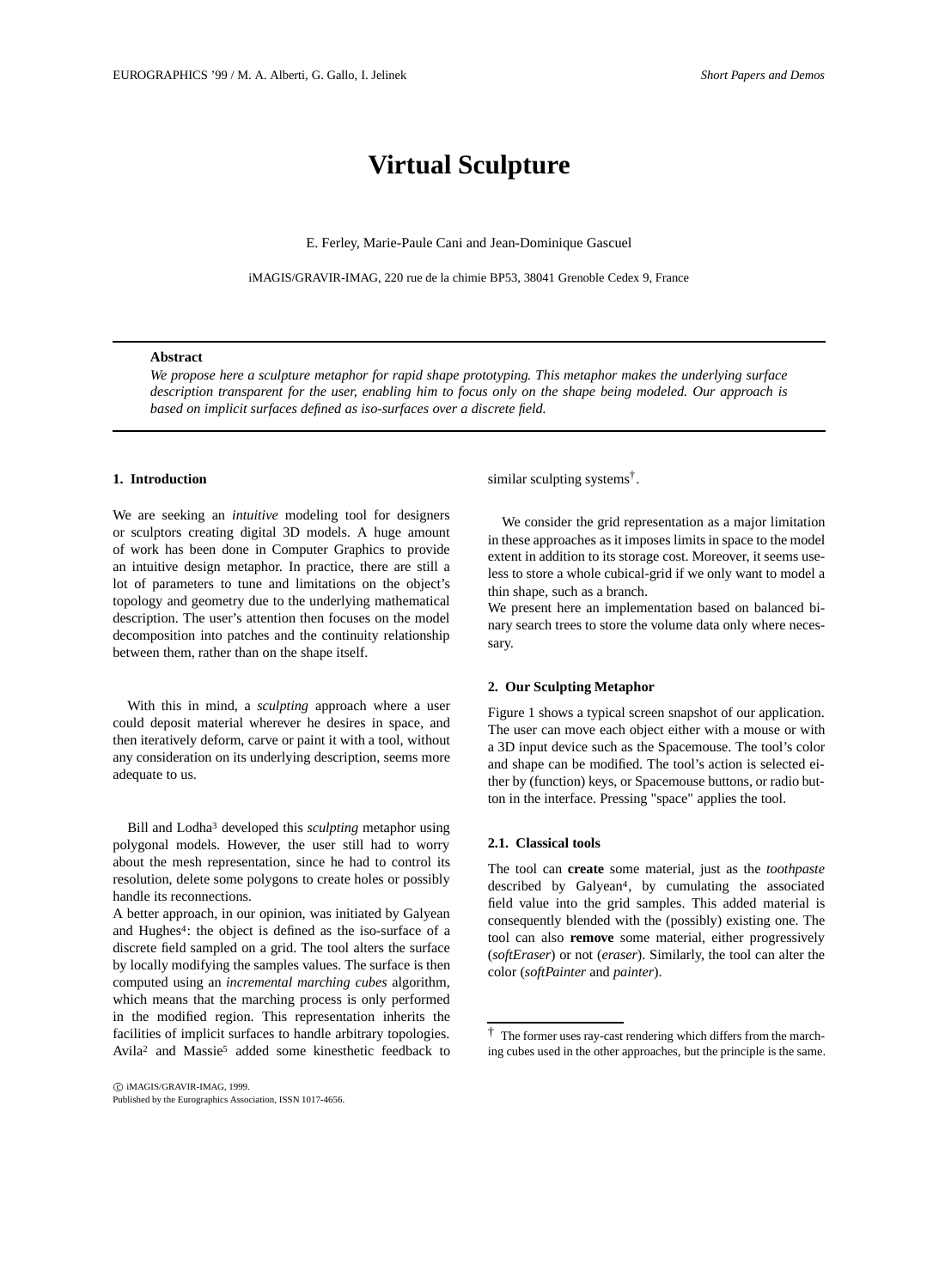

**Figure 1:** *Sample screen snapshot of the application: we can see a box representing the workspace, two lights (the yellow spheres), a tool displayed in wireframe mode, and a sculpted object environment-mapped.*

These actions were both present in the papers from Galyean<sup>4</sup> and Avila<sup>2</sup>, but they were restricted to sphereshaped tools. Here the tool shape is a general ellipsoïd.

Instead of computing the image of each grid sample in the tool local frame, we compute this image once for one point (the lower-left-bottom corner of the axis-aligned tool bounding box), and the three world axes. We then *walk* through this bounding box both in world and local coordinates by simply adding the corresponding displacement vector to join the next grid point. This speeds up the update of the grid samples covered by the tool, and enables any tool's affine transformation at no extra cost.

#### **2.2. Local Deformation Tool**

We are experimenting with new kinds of tools that **deform** the existing material, just as if the user was pushing the clay with his finger, or with a sculpting tool such as a gouge. We want to avoid the computation cost of material displacement simulation when a collision between the tool and the object occurs. Consequently, we use a purely geometric approach, adapted from the Opalach/Cani-Gascuel method<sup>6</sup> which was dedicated to skeleton based implicit surfaces.

We use a deformation function (see Figure 2) to compute the ratio of the existing field that will be used to modify the shape: at the center of the tool we add  $-1.0$  times its own value to the field; at its frontier we do not modify the field: thus, the iso-surface won't be altered; in a bounded region around the tool, we increase the field, so that a bump will appear. The zero-crossing of the function is imposed by the tool shape, but both the slope at that point and the *exterior* bump's height, location and extent can be tuned. These pa-



**Figure 2:** *Shape of the deforming function. Horizontal axis is the distance from the tool center. Vertical axis is the ratio.*

rameters are not yet automatically deduced from the characteristics of a given material. However, it's possible to achieve *visually realistic* deformations (see Figure 3).

**Known limitations:** Since this deformation function is used only as a ratio to modify the existing field, there will be no expansion of this existing field in space. Problems may occur when a huge bump appears, and is limited only by the field extent. This can be seen as a field definition problem, and handled as a field conditioning step.

#### **2.3. Undo-Redo Handling**

Each time a tool is applied, the covered *grid points* are marked dirty, and their previous state is dumped into an *undo-file* in a temporary directory. We arbitrarily limited the number of these undo-files to 200, but in fact the real limitation to this is disk space. These files allow us to browse among the UNDO/REDO history.

#### **3. Tree Structure**

We only store in the tree *field values* that are greater than an arbitrary *minVal*. The values are symmetrically clamped to a *maxVal*, and the displayed surface corresponds to a given *iso*. Since we store fewer field samples than in a classical grid, we can store more information per sample. This avoids useless re-computations (such as world coordinates, field gradients, . . . ) and speeds up surface update.

We call the points where the field is sampled corners. Corners store their value as one float, their location and gradient as three floats, and their color as four unsigned bytes. The cornersTree balanced binary search tree we build from these corners is ordered according to their key, i.e. their *grid indices* (*i*; *j*; *k*). Two keys are compared in lexicographical order, that is: firstly on their *i* component, then (if  $i_1 = i_2$ ), on their *j* component, and finally (if  $i_1 = i_2$  and  $j_1 = j_2$ ) on their *k* component. After each insertion/deletion, the tree equilibrium is checked to preserve the  $O(n \log n)$ operation time on it.

To polygonize the surface, we then need to examine the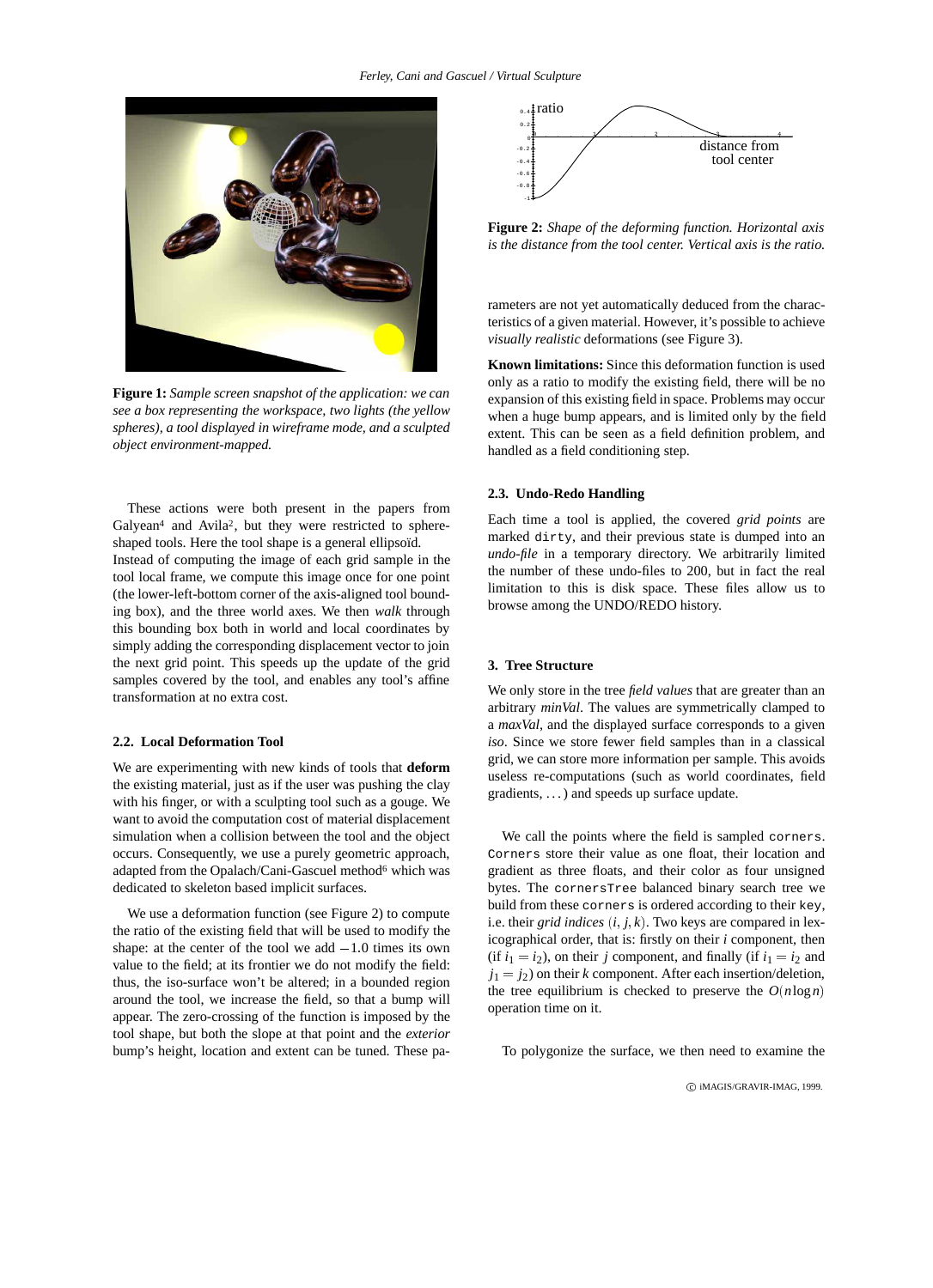*cubes*. A cube is made up of eight corners, twelve edges and an index representing the surface configuration inside it. We store another tree for the cubes, also ordered with an  $(i, j, k)$  key. This cubesTree stores all the existing cubes. A cube is removed when all its corners are deleted, i.e. their value has become lower than *minVal*.

When a cube appears to cross the iso-surface, it is inserted into another simplified tree storing only pointers to these *crossing cubes*. At the time of this insertion, the cube's index is computed from the values of its eight corners. The edges intersected by the surface are created and inserted into another binary search tree EdgesTree. An edge stores this intersection point, i.e. its location and normal, as three floats, and its color as four unsigned bytes. This intersection is actually computed by linearly interpolating the corresponding fields of the two corners involved, according to their respective field value.

Surface update is interactive, since we only examine the corners (and related cubes) that were *dirtied* by the tool.

#### **4. Visual Quality**

With this test platform, we realized how crucial the visual quality is for the user's comfort, but also for the tool's position perception, and for the object's shape estimation.

One advantage of the *Infinite Reality* graphics card we use is its ability to antialias OpenGL primitives at *no cost* thanks to its hardware support of the multisample extension. We also tried some stereo rendering using some *Stereographics* shutter-glasses (*Crystal Eyes* model), and a *virtual-IO* HMD using interlaced rendering (*i-Glasses* model). Both are still in an early stage of development since we do not correctly handle the convergence/zero-parallax problem, and we do not track the head position. Even in this simple configuration, this proved very helpful for the tool placement in space.

Another feature which greatly enhances the shape perception is the use of environment textures that are *sphere-mapped* onto the object. This looked particularly useful if the surface had degenerated triangles, which is a typical drawback of the Marching Cubes algorithm. We used classical spheremapping with adjustable transparency to be able to see the surface color under the texture layer. We also implemented simplified *ClearCoat*‡ like effect, i.e. simulating a paint layer, using a texture transparency varying accordingly to the incidence angle between the viewer and the surface.

#### **5. Results**

We obtain interactive response times without the need of any dedicated/specific volume rendering hardware. At the expense of reduced performances and visual quality (no *multisampling* antialiasing, and slower frame rates), our application also runs on a standard PC using OpenGL under WindowsNT.

Galyean<sup>4</sup> used grids from  $30<sup>3</sup>$  up to  $60<sup>3</sup>$ , while Avila<sup>2</sup> reports the use of grids up to  $256<sup>3</sup>$ . Pfister<sup>7</sup> uses special purpose hardware based on his *Cube-4* ASIC to render a 2563 volume with ray-casting up to 30 frames per second. Here the user is free to resize the workspace's box at any moment, and extend his model wherever he wants, providing *virtually unlimited* grid size. Since the field sampling is regular, two kinds of limitation appear in the current implementation:

- small tool: the sampling points become too distant relatively to the tool size. The tool isn't correctly sampled, and artifacts due to noise appear.
- large tool: the tool covers so many sample points that their update is no longer possible at interactive rates.

We report in the following table some statistics concerning three differently sized *toothPaste* tools adding some material to the object represented in Figure 1. This object corresponds to 15; 573 values stored and cornersTree, cubesTree and edgesTree of respective depth of 14, 16 and 13. The iso-surface displayed has 4; 200 vertices and 8; 392 triangles. The application runs on an SGI *Onyx2/IR* with 1Gb RAM and a 195MHz R10k processor. For each tool size, we report:

- an average frame rate (wall-clock time).
- some results concerning the number of corners and cubes covered in a *best* and *worst* case, depending of the tool's local bounding box orientation.
	- the corners **visited** are the corners covered by the axisaligned tool's bounding box.
	- the corners **computed** are the corners covered by the oriented tool's bounding box but lying outside the tool, i.e. having a *null* contribution from the tool.
	- the corners **dirtied** are the corners having a *non-null* contribution from the tool.
	- the cubes **treated** are the cubes which had at least one corner dirtied, and hence were updated. This means that we recomputed their configuration index, and the edges intersected where updated, if needed.

<sup>‡</sup> information concerning SGI's *ClearCoat* product may be found at http://www.sgi.com/newsroom/press\_releases/ 1998/september/clearcoat.html